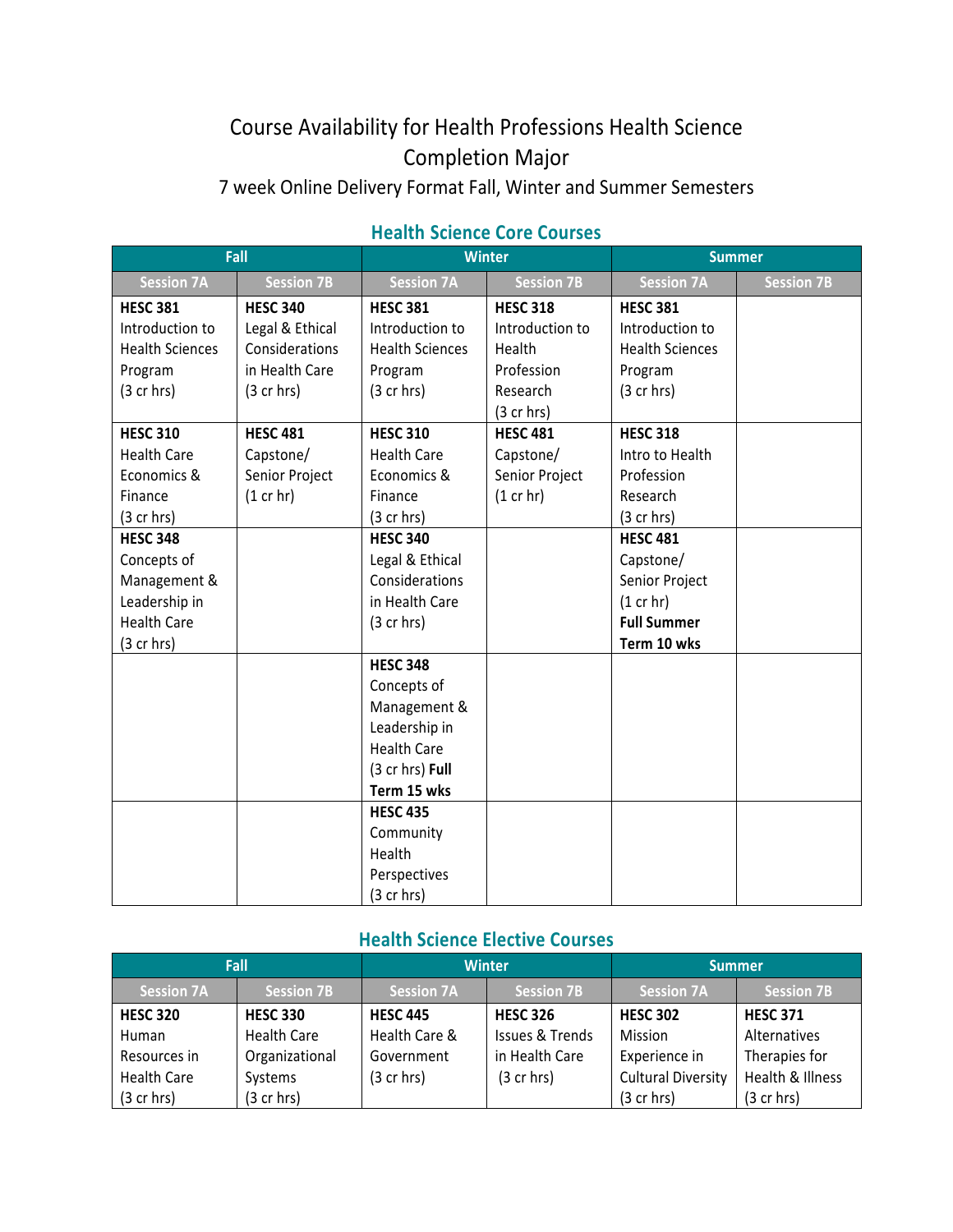| Fall                                                                                                |                   | <b>Winter</b>                                                        |                   | <b>Summer</b>                                                                                        |                   |
|-----------------------------------------------------------------------------------------------------|-------------------|----------------------------------------------------------------------|-------------------|------------------------------------------------------------------------------------------------------|-------------------|
| <b>Session 7A</b>                                                                                   | <b>Session 7B</b> | <b>Session 7A</b>                                                    | <b>Session 7B</b> | <b>Session 7A</b>                                                                                    | <b>Session 7B</b> |
| <b>HESC 345</b><br>History of Health<br>Care in the<br><b>United States</b><br>$(3 \text{ cr hrs})$ |                   | <b>HESC 440</b><br>Special Project in<br>Health Care (1-3<br>cr hrs) |                   | <b>HESC 350</b><br><b>Risk Management</b><br>in Health Care<br>Organizations<br>$(3 \text{ cr hrs})$ |                   |
| <b>HESC 440</b><br>Special Project in<br><b>Health Care</b><br>$(1-3$ cr hrs)                       |                   |                                                                      |                   | <b>HESC 440</b><br>Special Project in<br><b>Health Care</b><br>$(1-3$ cr hrs)                        |                   |

# **Health Science Emphasis Courses**

| Fall                             |                                     | <b>Winter</b>            |                        | <b>Summer</b>                  |                          |  |  |
|----------------------------------|-------------------------------------|--------------------------|------------------------|--------------------------------|--------------------------|--|--|
| <b>Session 7A</b>                | <b>Session 7B</b>                   | <b>Session 7A</b>        | <b>Session 7B</b>      | <b>Session 7A</b>              | <b>Session 7B</b>        |  |  |
|                                  | <b>Management Emphasis</b>          |                          |                        |                                |                          |  |  |
|                                  | <b>HESC 448</b>                     |                          | <b>HESC 451</b>        |                                | <b>HESC 421</b>          |  |  |
|                                  | Leadership                          |                          | Interdisciplinary      |                                | <b>Health Care</b>       |  |  |
|                                  | Theory in Health                    |                          | Team Practice in       |                                | Personnel                |  |  |
|                                  | Care                                |                          | <b>Community Based</b> |                                | Management               |  |  |
|                                  | $(3$ cr hrs)                        |                          | Care                   |                                | $(3$ cr hrs)             |  |  |
|                                  |                                     |                          | (3 cr hrs)             |                                |                          |  |  |
|                                  | <b>Education Emphasis</b>           |                          |                        |                                |                          |  |  |
|                                  | <b>HESC 431</b>                     |                          | <b>HESC 432</b>        |                                | <b>HESC 430</b>          |  |  |
|                                  | Teaching                            |                          | Professional           |                                | Instructional            |  |  |
|                                  | Learners in                         |                          | Development in         |                                | Planning &               |  |  |
|                                  | <b>Health Care</b>                  |                          | Health Care (3 cr      |                                | Delivery                 |  |  |
|                                  | $(3$ cr hrs)                        |                          | hrs)                   |                                | $(3$ cr hrs)             |  |  |
|                                  | <b>Medical Informatics Emphasis</b> |                          |                        |                                |                          |  |  |
|                                  | <b>HESC 411 Applied</b>             |                          | <b>HESC 413</b>        |                                | <b>HESC 412 Clinical</b> |  |  |
|                                  | Informatics                         |                          | Data Analytics         |                                | Documentation            |  |  |
|                                  | Theories in                         |                          | for Healthcare         |                                | in the Digital Age       |  |  |
|                                  | Healthcare                          |                          | $(3$ cr hrs)           |                                | $(3$ cr hrs)             |  |  |
|                                  | $(3$ cr hrs)                        |                          |                        |                                |                          |  |  |
| <b>Pre-MBA/Pre-MHA Emphasis</b>  |                                     |                          |                        |                                |                          |  |  |
| Fall                             |                                     | <b>Winter</b>            |                        | <b>Summer</b>                  |                          |  |  |
| <b>ECON 101</b>                  |                                     | <b>ACCT 201</b>          |                        | <b>MKTG 301</b>                |                          |  |  |
| <b>Fundamentals of Economics</b> |                                     | Principles of Accounting |                        | <b>Principles of Marketing</b> |                          |  |  |
| (3 cr hrs)                       |                                     | $(3$ cr hrs)             |                        | $(3$ cr hrs)                   |                          |  |  |
| <b>FINC 301</b>                  |                                     |                          |                        |                                |                          |  |  |
| Principles of Finance            |                                     |                          |                        |                                |                          |  |  |
| (3 cr hrs)                       |                                     |                          |                        |                                |                          |  |  |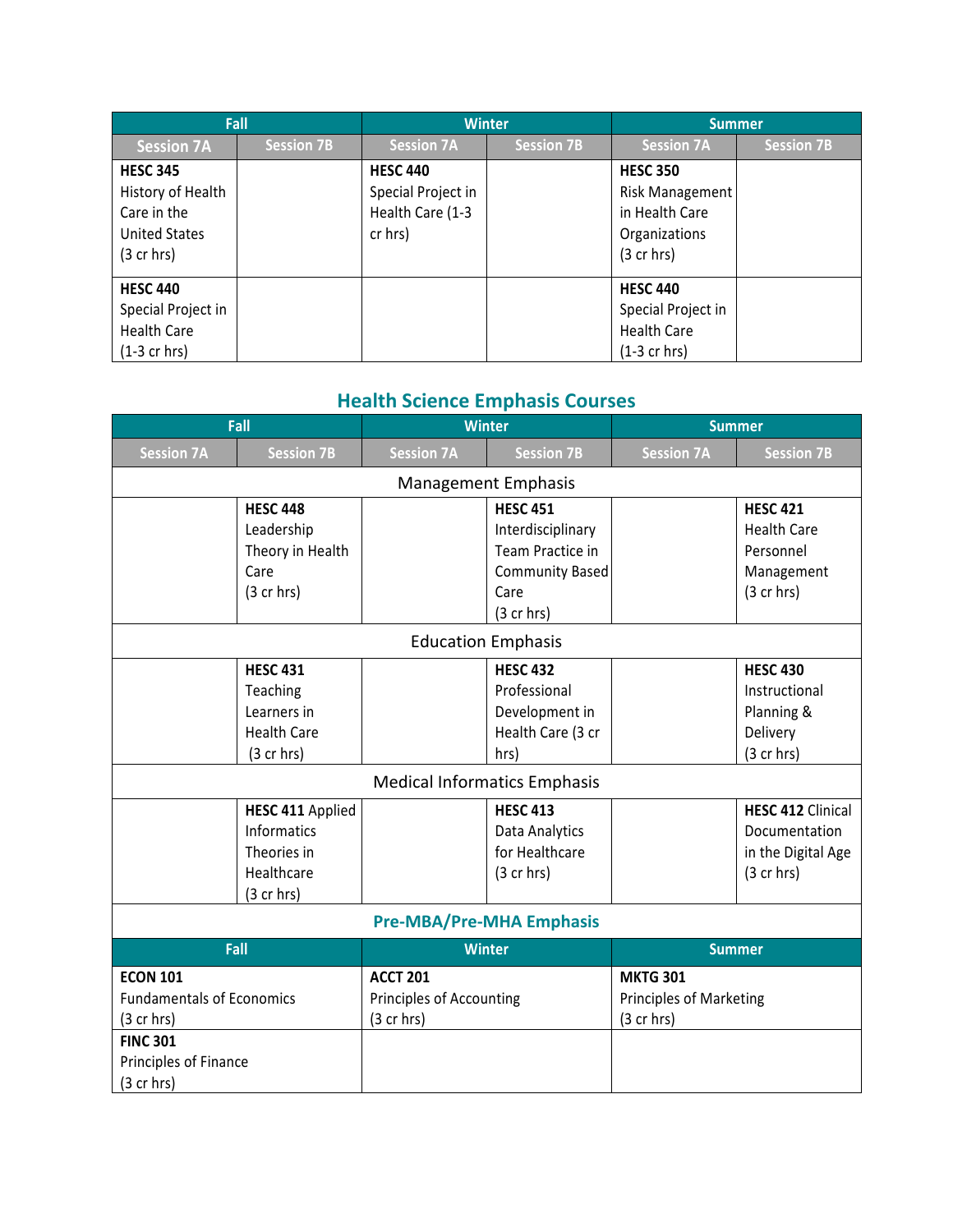| <b>Medical Sonography Emphasis</b>                                                       |                                                                                                                         |                                                                     |                                                                                                                             |                                                                                                   |                                                                                                                                                                                                                                                                     |  |  |  |
|------------------------------------------------------------------------------------------|-------------------------------------------------------------------------------------------------------------------------|---------------------------------------------------------------------|-----------------------------------------------------------------------------------------------------------------------------|---------------------------------------------------------------------------------------------------|---------------------------------------------------------------------------------------------------------------------------------------------------------------------------------------------------------------------------------------------------------------------|--|--|--|
| Fall                                                                                     |                                                                                                                         | <b>Winter</b>                                                       |                                                                                                                             | <b>Summer</b>                                                                                     |                                                                                                                                                                                                                                                                     |  |  |  |
| <b>Session 7A</b>                                                                        | <b>Session 7B</b>                                                                                                       | <b>Session 7A</b>                                                   | <b>Session 7B</b>                                                                                                           | <b>Session 7A</b>                                                                                 | <b>Session 7B</b>                                                                                                                                                                                                                                                   |  |  |  |
|                                                                                          | <b>HESC 448</b><br>Leadership<br>Theory in Health<br>Care<br>(3 cr hrs)                                                 |                                                                     | <b>MESO 401</b><br>Advanced<br>Project in<br>Medical<br>Sonography II<br>$(3$ cr hrs)                                       |                                                                                                   | <b>HESC 430</b><br>Instructional<br>Planning &<br>Delivery<br>$(3$ cr hrs)                                                                                                                                                                                          |  |  |  |
|                                                                                          | <b>MESO 400</b><br>Advanced<br>Project in<br>Medical<br>Sonography I<br>$(3$ cr hrs)                                    |                                                                     |                                                                                                                             |                                                                                                   |                                                                                                                                                                                                                                                                     |  |  |  |
|                                                                                          | <b>Respiratory Emphasis</b>                                                                                             |                                                                     |                                                                                                                             |                                                                                                   |                                                                                                                                                                                                                                                                     |  |  |  |
|                                                                                          | <b>RESA 320</b><br>Cardiopulmonary<br>Monitoring<br>(3 cr hrs)<br><b>RESA 495</b><br>Independent<br>Study<br>(3 cr hrs) |                                                                     | <b>RESA 310</b><br>Cardiopulmonary<br>Assessment<br>$(3$ cr hrs)<br><b>RESA 495</b><br>Independent<br>Study<br>$(3$ cr hrs) |                                                                                                   | <b>RESA 311</b><br>Neonatal/<br>Pediatric<br><b>Respiratory Care</b><br>(odd years)<br>(3 cr hrs)<br><b>RESA 321</b><br>Pediatric<br><b>Respiratory Care</b><br>Case Mgt<br>(even years)<br>$(3$ cr hrs)<br><b>RESA 495</b><br>Independent<br>Study<br>$(3$ cr hrs) |  |  |  |
|                                                                                          |                                                                                                                         |                                                                     | <b>Advanced Imaging Emphasis</b>                                                                                            |                                                                                                   |                                                                                                                                                                                                                                                                     |  |  |  |
|                                                                                          | Fall                                                                                                                    |                                                                     | <b>Winter</b>                                                                                                               |                                                                                                   | <b>Summer</b>                                                                                                                                                                                                                                                       |  |  |  |
| <b>ADIM 305 MRI Theory</b><br>$(6 \text{ cr hrs})$<br><b>ADIM 315 Practicum II (MRI)</b> |                                                                                                                         |                                                                     |                                                                                                                             | <b>ADIM 300 CT Theory</b><br>(3 cr hrs)<br><b>ADIM 328 Clinical Aspects of CT</b><br>$(4$ cr hrs) |                                                                                                                                                                                                                                                                     |  |  |  |
| (3 cr hrs)<br><b>ADIM 425 Clinical Aspects of MRI</b><br>$(5$ cr hrs)                    |                                                                                                                         |                                                                     |                                                                                                                             | ADIM 404 Practicum I (CT)<br>(3 cr hrs)                                                           |                                                                                                                                                                                                                                                                     |  |  |  |
| ADIM 396 Variable Independent<br>Clinical<br>$(1-4 \text{ cr hrs})$                      |                                                                                                                         | ADIM 396 Variable Independent<br>Clinical<br>$(1-4 \text{ cr hrs})$ |                                                                                                                             | <b>ADIM 396 Variable Independent</b><br>Clinical<br>$(1-4$ cr hrs)                                |                                                                                                                                                                                                                                                                     |  |  |  |